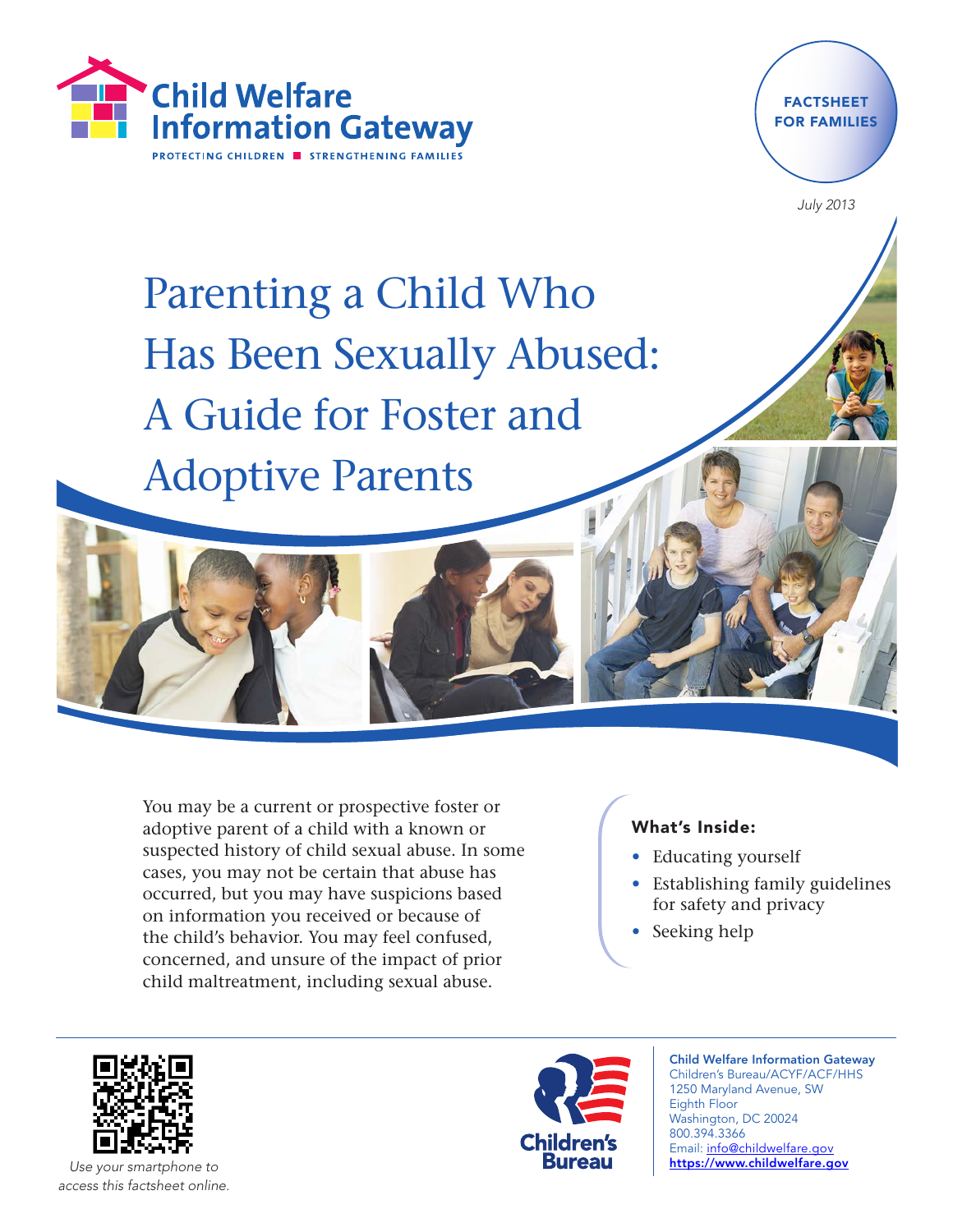It is important to understand that the term *sexual abuse* describes a wide range of experiences. Many factors affect how children react to abusive or neglectful experiences and how they recover. Most children who have been abused **do not** go on to abuse others, and many go on to live happy, healthy, successful lives. As parents, you will play an important role in your child's recovery from childhood sexual abuse.1

This factsheet discusses how you can help children in your care by educating yourself about child sexual abuse, establishing guidelines for safety and privacy in your family, and understanding when and how to seek help if you need it. Reading this factsheet alone will not guarantee that you will know what to do in every circumstance, but you can use it as a resource for some of the potential challenges and rewards that lay ahead.

## Educating Yourself

One of the most useful actions that kinship caregivers and foster and adoptive parents can take is equipping themselves with information. Parents of children who may have been sexually abused can learn about the definitions of child sexual abuse, behaviors associated with prior sexual abuse, and how sexual abuse affects children's trust of others. With this information in hand, it will be easier to recognize possible behaviors

associated with past abuse and avoid taking them personally or feeling alarmed or uncertain if your child exhibits uncommon sexual behaviors. Most importantly, you will feel capable of responding to these behaviors in sensitive and informed ways that help both you and your child.

### What Is Child Sexual Abuse?

The National Child Traumatic Stress Network (NCTSN) defines child sexual abuse2 as

"…any interaction between a child and an adult (or another child) in which the child is used for the sexual stimulation of the perpetrator or an observer. Sexual abuse can include both touching and nontouching behaviors. Touching behaviors may involve touching of the vagina, penis, breasts or buttocks, oralgenital contact, or sexual intercourse. Nontouching behaviors can include voyeurism (trying to look at a child's naked body), exhibitionism, or exposing the child to pornography. Abusers often do not use physical force but may use play, deception, threats, or other forms of coercion to engage children and maintain their silence. Abusers frequently employ persuasive and manipulative tactics to keep the child engaged. These tactics—referred to as 'grooming'—may include buying gifts or arranging special activities, which can further confuse the victim."

Child sexual abuse is defined in Federal law by the Child Abuse Prevention and Treatment Act  $(42 \text{ U.S.C. sec. } 5106g(4))$  as

<sup>&</sup>lt;sup>1</sup> Although the term "parents" is used throughout this factsheet, the information and strategies provided may be equally helpful for kinship care providers, guardians, and other caregivers.

<sup>&</sup>lt;sup>2</sup> (2009). See [http://www.nctsnet.org/sites/default/files/assets/](http://www.nctsnet.org/sites/default/files/assets/pdfs/ChildSexualAbuseFactSheetFINAL_10_2_07.pdf) [pdfs/ChildSexualAbuseFactSheetFINAL\\_10\\_2\\_07.pdf](http://www.nctsnet.org/sites/default/files/assets/pdfs/ChildSexualAbuseFactSheetFINAL_10_2_07.pdf)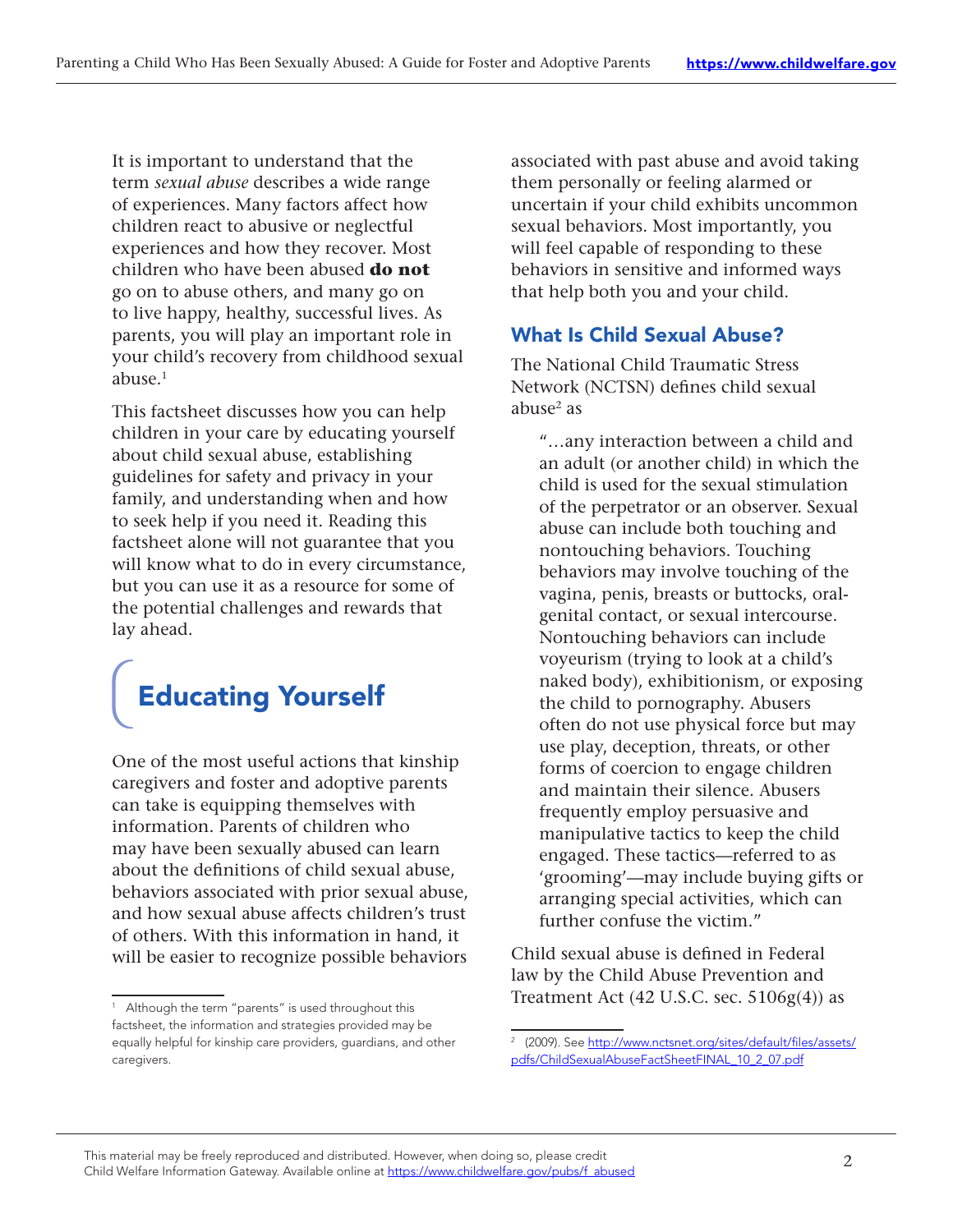"…the employment, use, persuasion, inducement, enticement, or coercion of any child to engage in, or assist any other person to engage in, any sexually explicit conduct or simulation of such conduct for the purpose of producing a visual depiction of such conduct; or the rape, and in cases of caretaker or interfamilial relationships, statutory rape, molestation, prostitution, or other form of sexual exploitation of children, or incest with children."

Within this Federal guideline, each State is responsible for establishing its own legal definition of child sexual abuse. For more information, see the Identification of Child Sexual Abuse webpage on the Child Welfare Information Gateway website at [https://](https://www.childwelfare.gov/can/identifying/sex_abuse.cfm) [www.childwelfare.gov/can/identifying/](https://www.childwelfare.gov/can/identifying/sex_abuse.cfm) [sex\\_abuse.cfm](https://www.childwelfare.gov/can/identifying/sex_abuse.cfm).

For legal definitions in each State, see Child Welfare Information Gateway's *Definitions of Child Abuse and Neglect*: [https://www.](https://www.childwelfare.gov/systemwide/laws_policies/statutes/define.cfm) [childwelfare.gov/systemwide/laws\\_policies/](https://www.childwelfare.gov/systemwide/laws_policies/statutes/define.cfm) [statutes/define.cfm](https://www.childwelfare.gov/systemwide/laws_policies/statutes/define.cfm) 

### Signs of Sexual Abuse

If you are parenting a child who has been removed from his or her family, you may not know for sure whether or not the child in your care has been sexually abused. Child welfare agencies usually share all **known** information about your child's history with you; however, there may be no prior record of abuse, and many children do not disclose past abuse until they feel safe. For this reason, kinship caregivers or foster or adoptive parents are sometimes the first to learn that sexual abuse has occurred. Even when there is no documentation of

prior abuse, you may suspect something happened because of your child's behavior.

There are no hard and fast rules about what constitutes normal sexual development and what behaviors might signal sexual abuse. Children show a range of sexual behaviors and sexual curiosity at each developmental level, and their curiosity, interest, and experimentation may occur gradually, based on their development. (See table on the following page.) However, children who have been sexually abused may demonstrate behaviors that are unusual, excessive, aggressive, or explicit. There is no one specific sign or behavior that can be considered proof that sexual abuse has definitively occurred, but there are a number of signs that are suggestive of abuse. The following signs or symptoms may suggest the possibility of child sexual abuse:

- Explicit sexual knowledge beyond the child's developmental stage
- Sexual preoccupation indicated by language, drawings, or behaviors
- Inserting toys or other objects in genital openings
- Sexual behaviors with other children that seem unusual, aggressive, or unresponsive to limits or redirection
- Excessive masturbation, sometimes in public, not responsive to redirection or limits
- Pain, itching, redness, or bleeding in the genital areas
- Nightmares, trouble sleeping, or fear of the dark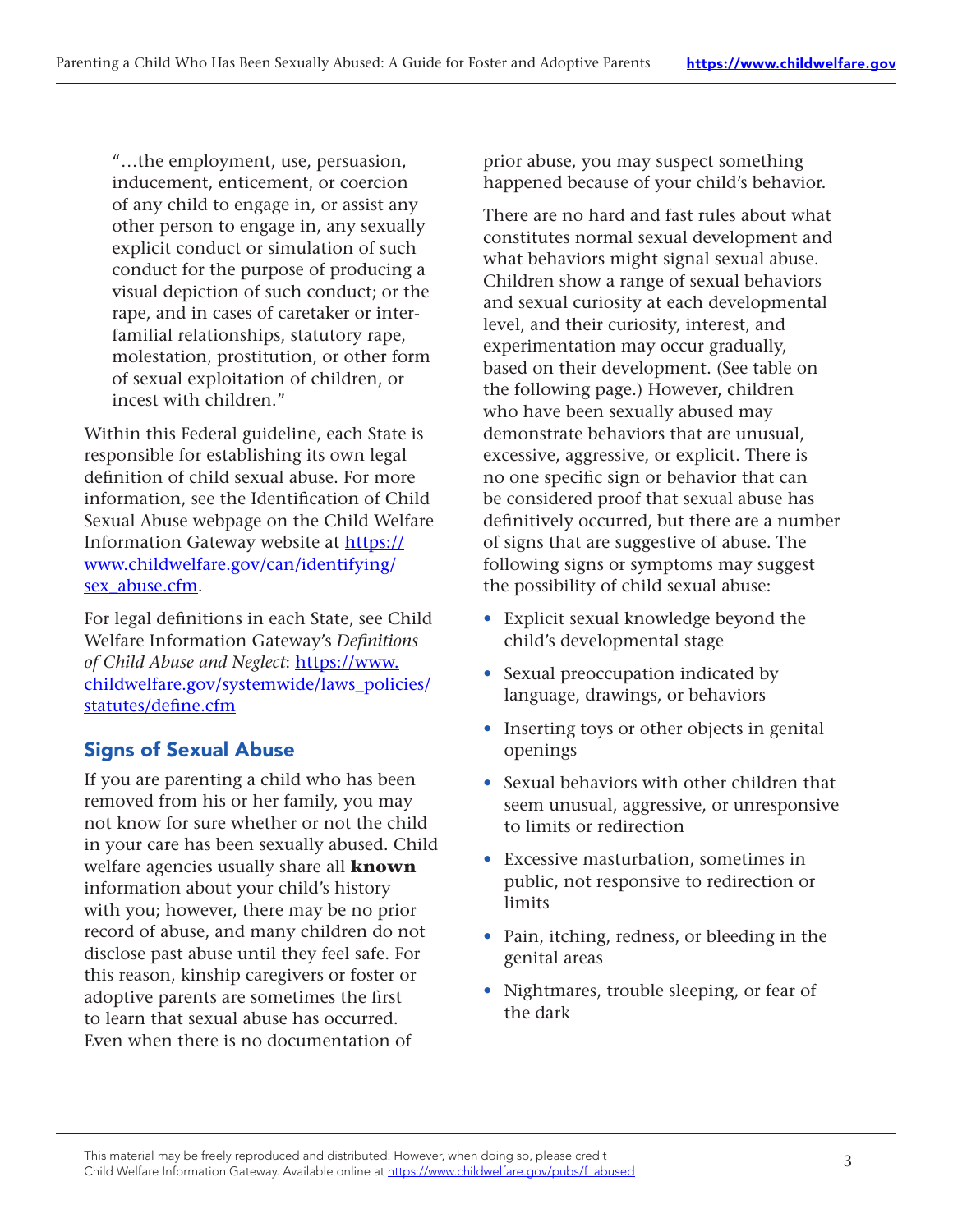- Sudden or extreme mood swings: rage, fear, anger, excessive crying, or withdrawal
- "Spacing out" or appearing to be in trance
- Loss of appetite, or difficulty eating or swallowing
- Cutting, burning, or other self-mutilating behaviors
- Unexplained avoidance of certain people, places, or activities
- An older child behaving like a much younger child: wetting the bed or sucking a thumb, for example
- Talking about a new, older friend
- Suddenly having money

This list of signs and symptoms is simply that: red flags designed to alert you to the fact that the child's behaviors may reflect an underlying problem. There are other possible explanations for some of these signs, and they need to be evaluated by a trained professional who specializes in child sexual abuse. The following organizations offer more information about behavioral signs of sexual abuse on their websites:

- Stop It Now! [http://www.stopitnow.org/](http://www.stopitnow.org/warning_signs_child_behavior) warning signs child behavior
- The National Child Traumatic Stress Network: [http://www.nctsnet.org/sites/default/files/](http://www.nctsnet.org/sites/default/files/assets/pdfs/ChildSexualAbuseFactSheet FINAL_10_2_07.pdf) [assets/pdfs/ChildSexualAbuseFactSheet](http://www.nctsnet.org/sites/default/files/assets/pdfs/ChildSexualAbuseFactSheet FINAL_10_2_07.pdf)  [FINAL\\_10\\_2\\_07.pdf](http://www.nctsnet.org/sites/default/files/assets/pdfs/ChildSexualAbuseFactSheet FINAL_10_2_07.pdf)
- Mayo Clinic: <http://www.mayoclinic.com/>

health/child-abuse/DS01099/ DSECTION=symptoms

• American Academy of Child and Adolescent Psychiatry: [http://www.aacap.org/AACAP/Families\\_](http://www.aacap.org/AACAP/Families_and_Youth/Facts_for_Families/Facts_for_Families_Pages/Child_Sexual_Abuse_09.aspx) and Youth/Facts for Families/Facts for [Families\\_Pages/Child\\_Sexual\\_Abuse\\_09.](http://www.aacap.org/AACAP/Families_and_Youth/Facts_for_Families/Facts_for_Families_Pages/Child_Sexual_Abuse_09.aspx) [aspx](http://www.aacap.org/AACAP/Families_and_Youth/Facts_for_Families/Facts_for_Families_Pages/Child_Sexual_Abuse_09.aspx)

### Healthy Sexual Development in Children

Children's sexual interest, curiosity, and behaviors develop gradually over time and may be influenced by many factors, including what children see and experience and the guidance they receive from parents and caretakers. The presence of sexual behavior is not in and of itself a conclusive sign that abuse has occurred. The table on the next page lists some of the sexual behaviors common among children of different age groups, as well as some behaviors that might be considered less common or unhealthy:<sup>3</sup>

<sup>&</sup>lt;sup>3</sup> The list is adapted from the Stop It Now! publication Prevent Child Sexual Abuse: Facts About Those Who Might Commit It (2005) available at [http://www.stopitnow.org/files/Prevent\\_Child\\_](http://www.stopitnow.org/files/Prevent_Child_Sexual_Abuse.pdf) [Sexual\\_Abuse.pdf.](http://www.stopitnow.org/files/Prevent_Child_Sexual_Abuse.pdf) Additional information was provided by Eliana Gil, Ph.D., RPT-S, ATR, specialist, trainer, and consultant in working with children who have been abused and their families. See <http://www.elianagil.com>.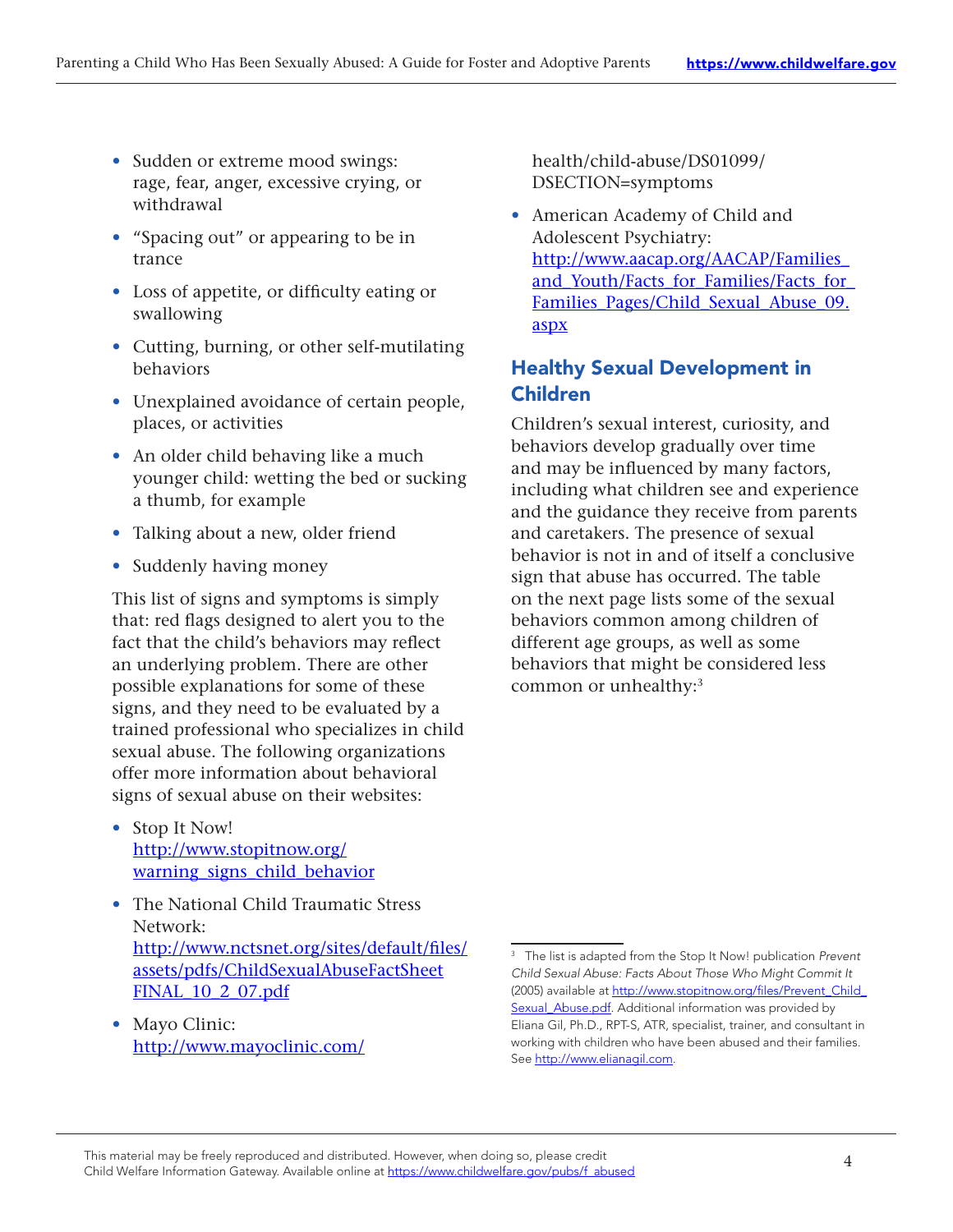| Preschool (0 to 5 years)                                               |                                                                |
|------------------------------------------------------------------------|----------------------------------------------------------------|
| Common:                                                                | Uncommon:                                                      |
| • Sexual language relating to differences in body                      | Discussion of sexual acts<br>$\bullet$                         |
| parts, bathroom talk, pregnancy, and birth                             | Sexual contact experiences with other                          |
| • Self-fondling at home and in public                                  | children                                                       |
| • Showing and looking at private body parts                            | Masturbation unresponsive to redirection or<br>limits          |
|                                                                        | Inserting objects in genital openings<br>$\bullet$             |
| School Age (6 to 12 years)                                             |                                                                |
| Common:                                                                | Uncommon:                                                      |
| • Questions about menstruation, pregnancy, sexual                      | Discussion of explicit sexual acts<br>$\bullet$                |
| behavior                                                               | Asking adults or peers to participate in                       |
| • "Experimenting" with same-age children,                              | explicit sexual acts                                           |
| including kissing, fondling, exhibitionism, and<br>role-playing        | Masturbating in public or excessively to<br>$\bullet$          |
| • Masturbation at home or other private places                         | bleeding                                                       |
| Adolescence (13 to 16 years)                                           |                                                                |
| Common:                                                                | Uncommon:                                                      |
| • Questions about decision-making, social                              | Sexual interest in much younger children<br>۰                  |
| relationships, and sexual customs                                      | Aggression in touching others' genitals                        |
| • Masturbation in private                                              | Asking adults to participate in explicit sexual                |
| • Experimenting between adolescents of the same                        | acts                                                           |
| age, including open-mouth kissing, fondling, and<br>body rubbing       | The use of force, aggression, or drugs to<br>obtain compliance |
| • Voyeuristic behaviors                                                |                                                                |
| • Sexual intercourse (more than half of 11th<br>graders <sup>4</sup> ) |                                                                |
| • Oral sex (approximately one-third of 15-17 year<br>olds <sup>5</sup> |                                                                |

For a more complete list, or if you have any questions or concerns about your child's sexual behaviors, call the Stop It Now! toll-free helpline at 1.888.PREVENT (1.888.773.8368).

<sup>4</sup> According to a 2011 poll by the Centers for Disease Control and Prevention (CDC) at [http://apps.nccd.cdc.gov/youthonline/App/](http://apps.nccd.cdc.gov/youthonline/App/QuestionsOrLocations.aspx?CategoryId=4) [QuestionsOrLocations.aspx?CategoryId=4](http://apps.nccd.cdc.gov/youthonline/App/QuestionsOrLocations.aspx?CategoryId=4)

<sup>5</sup> According to a 2012 CDC report at<http://www.cdc.gov/nchs/data/nhsr/nhsr056.pdf>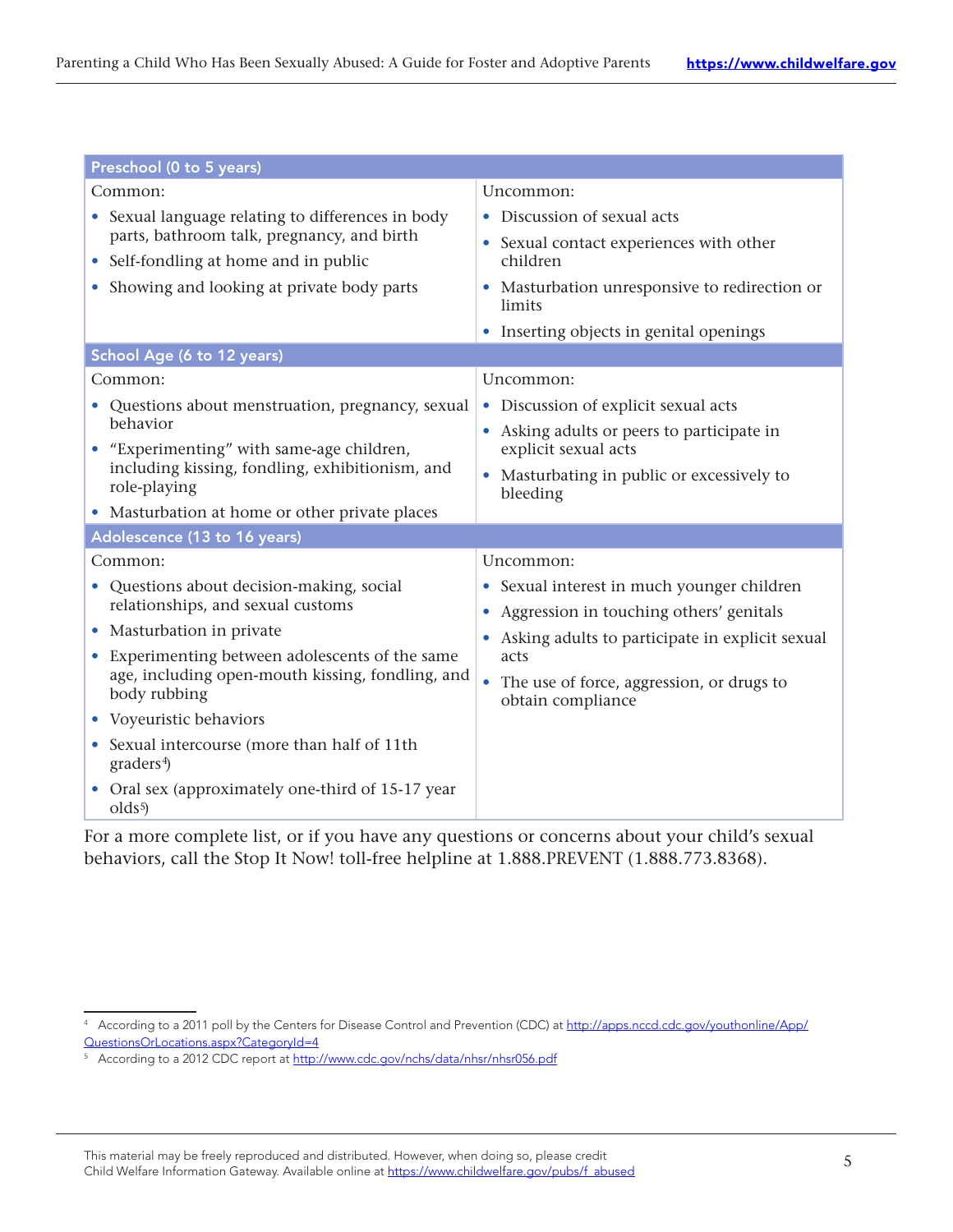### Factors Affecting the Impact of Sexual Abuse

If a professional has determined that a child in your care has been a victim of sexual abuse, or if you continue to suspect that the child in your care has been abused, it is important to understand how abusive experiences may affect children's behavior.

All children who have been sexually abused have had their physical and emotional boundaries violated or crossed in some way. Because of this, children may feel a lack of trust and safety with others. Children who have been abused may come to view the world as unsafe, and adults as manipulative and untrustworthy. As with other types of abuse or trauma, many factors influence how children think and feel about the abuse, how the abuse affects them, and how their recovery progresses. Some factors that can affect the impact of abuse or trauma include:

- The relationship of the abuser to the child and how much the abuse caused a betrayal of trust within an important interpersonal relationship
- How long the abuse occurred (chronicity)
- Whether the sexual abuse was extensive and there was penetration of some kind
- The age of the child (younger children are more vulnerable and less capable of facing these challenges alone)
- The abuser's use of "friendliness" or seduction and efforts to make the child a compliant participant
- The abuser's use of threats of harm or violence, including threats to pets, siblings, or parents
- The abuser's use of secrecy and threats to do harm or withdraw love and affection
- Gender of the abuser being the same as or different from the child (some children are less likely to report sexual activity with same gender after the fact, and those observing or assessing for abuse may have a stronger reaction to same-sex abuse than to abuse that is male-female)
- The child's emotional and social development at the time of the abuse
- The child's ability to cope with his or her emotional and physical responses to the abuse (for example, fear and arousal)
- How much responsibility the child feels for the abuse (and, for example, not telling right away, not stopping it somehow, etc.)

It is very important for children to understand that they are not to blame for the abuse they experienced. Your family's immediate response to learning about the sexual abuse and ongoing acceptance of what the child has told you will play a critical role in your child's ability to recover and lead a healthy life. (See the last section of this factsheet, Seeking Help, for more information about healing from abuse.)

Some parents may feel grave concern when children act out sexually with peers or younger children and may question why a child who has been abused, and suffered from that experience, could repeat it with someone else. Children who have experienced sexual abuse need an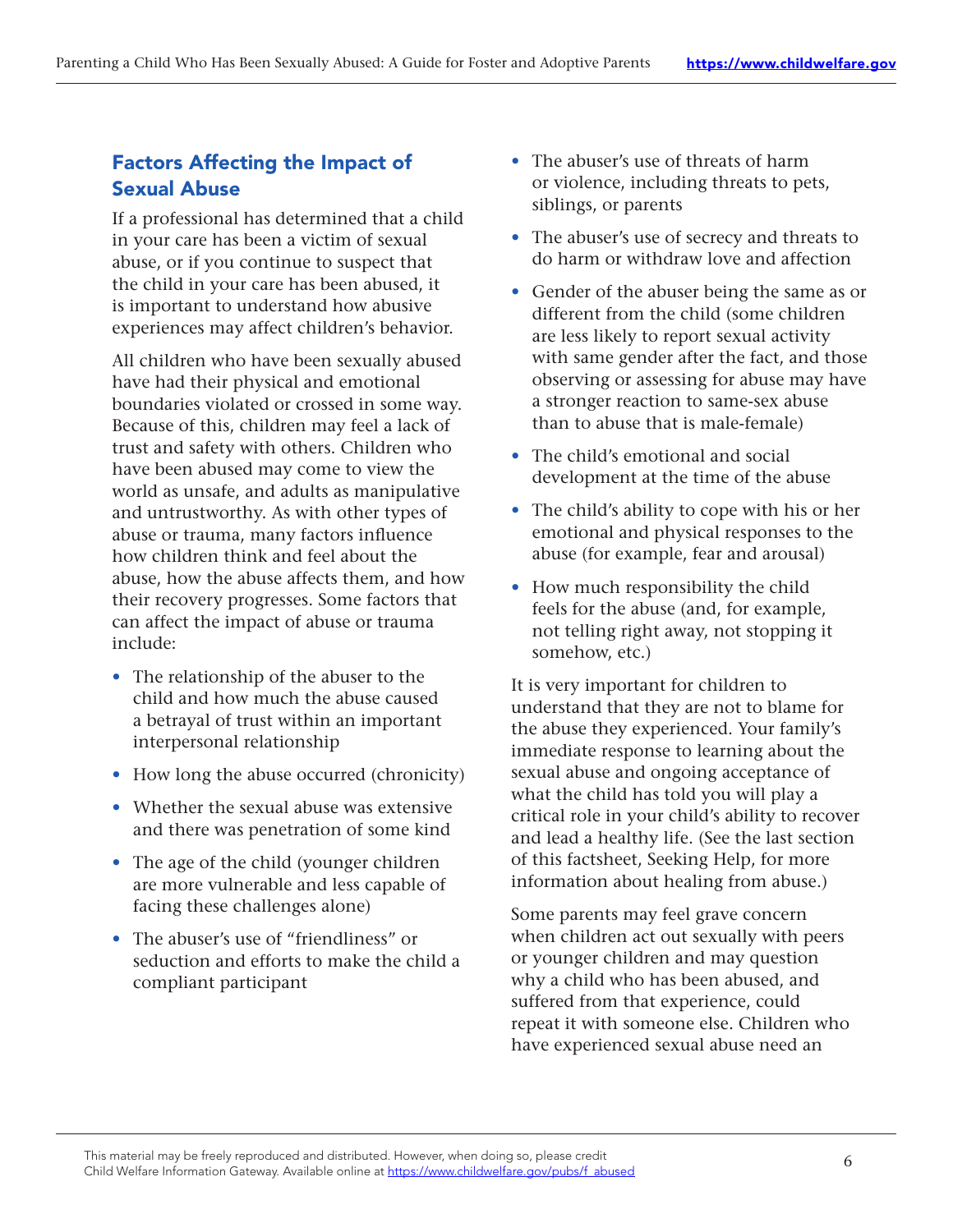opportunity to process their own abuse in therapy or with a trusted trained adult to understand their thoughts and feelings and to have a chance to ask questions and achieve some kind of closure. Actingout behaviors usually indicate that some traumatic impact of their abuse is still active and signals a need for additional attention. Responding in calm, informed ways while seeking appropriate professional help for children whose acting out persists will be important to resolving children's sexual behavior problems. The most important lesson is learning not to over- or underrespond to problem situations and finding just the right balance of guidance and empathic care.

If your child has a history of prior abuse, it's important to know that he or she may be vulnerable to acting out victim or victimizing behaviors. Some children may be more likely to be bullied or exploited, and others may be angry and aggressive towards others. You may need to pay special attention to protecting some children while setting firm limits on others. In addition, some children act out when memories of their own abuse are triggered. Triggers can happen unexpectedly, for example, by seeing someone who looks like the abuser or in a situation such as being alone in a public restroom, or by a variety of circumstances that occur in daily life. Other triggers might include the scent of a particular cologne or shampoo or the texture of a particular piece of clothing or blanket.

In addition, there are cultural differences among children with regard to their comfort level with physical proximity, physical affection, bathing and nudity practices, hygiene, and other factors that can lead to

problem situations. There are many cultures in which parents never discuss sexuality directly with their children, or in which any type of sexual activity (for example, children touching themselves) can be viewed as unacceptable or punishable. Children may thus carry shame and guilt about their bodies.

### Establishing Family Guidelines for Safety and Privacy

There are things you can do to help ensure that any child visiting or living in your home experiences a structured, safe, and nurturing environment. Some children who have been sexually abused may have a heightened sensitivity to certain situations. Making your home a comfortable place for children who have been sexually abused can mean changing some habits or patterns of family life. Incorporating some of these guidelines may also help reduce foster or adoptive parents' vulnerability to abuse allegations by children living with them. Consider whether the following tips may be helpful in your family's situation:

- **• Make sure every family member's comfort level with touching, hugging, and kissing is respected.** Do not force touching on children who seem uncomfortable being touched. Encourage children to respect the comfort and privacy of others.
- **• Be cautious with playful touch, such as play fighting and tickling.** These may be uncomfortable or scary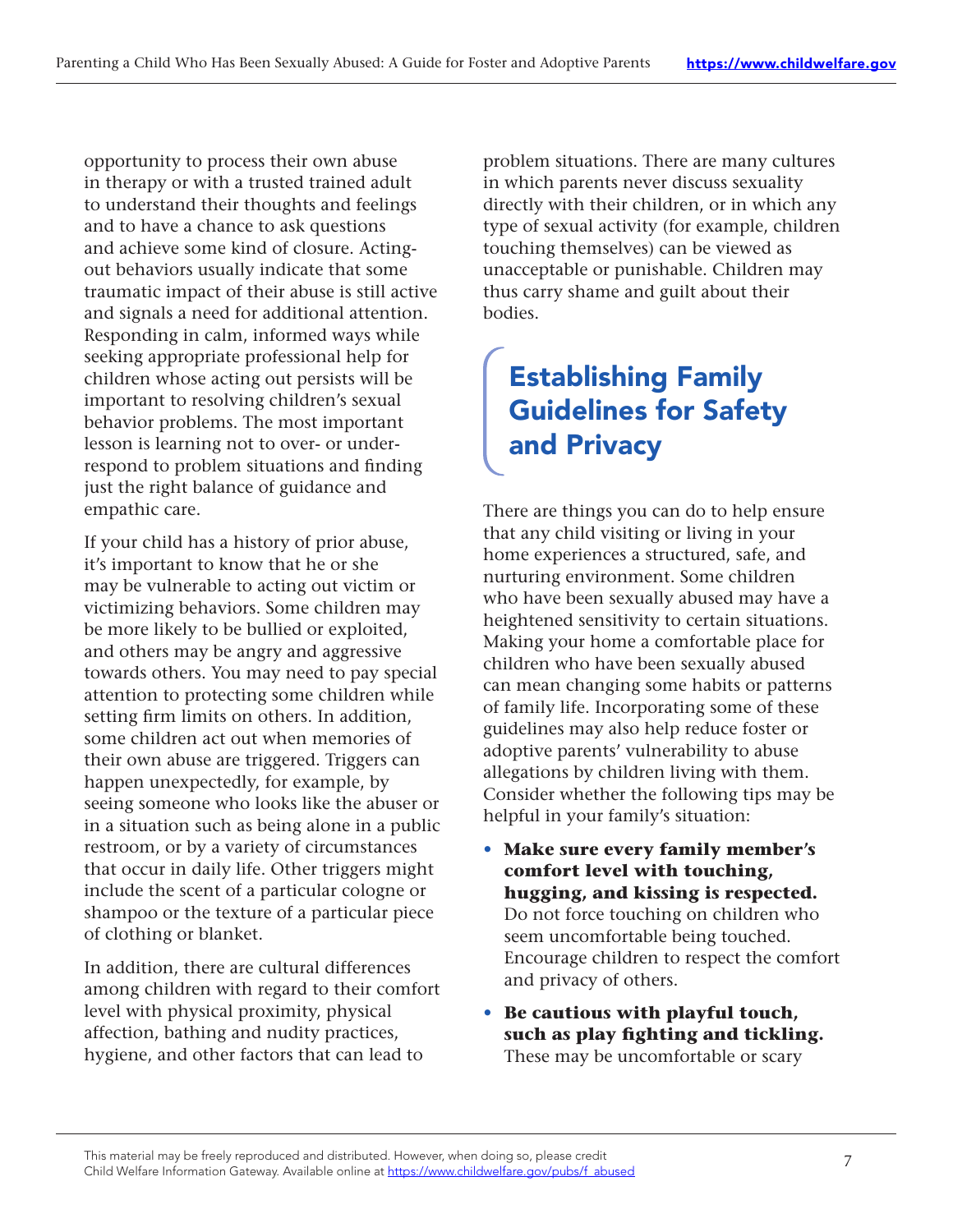reminders of sexual abuse to some children.

- **Help children learn the importance of privacy.** Remind children to knock before entering bathrooms and bedrooms, and encourage children to dress and bathe themselves if they are able. Teach children about privacy and respect by modeling this behavior and talking about it openly.
- **Keep adult sexuality private.** Teenage siblings may need reminders about what is permitted in your home when boyfriends and girlfriends are present. Adult caretakers will also need to pay special attention to intimacy and sexuality when young children with a history of sexual abuse are underfoot.
- **Be aware of and limit sexual messages received through the media.** Children who have experienced sexual abuse can find sexual content overstimulating or disturbing. It may be helpful to monitor music and music videos, as well as television programs, video games, and movies containing nudity, sexual activity, or sexual language. Limit access to grownup magazines and monitor children's Internet use. In addition, limit violent graphic or moving images in TV or video games.
- **Supervise and monitor children's play.** If you know that your child has a history of sexual abuse, it will be important to supervise and monitor his or her play with siblings or other children in your home. This means having children play within your view and not allowing long periods of time when children are unsupervised. Children may

have learned about sexual abuse from others and may look for times to explore these activities with other children if left unsupervised. It will be important for parents and caretakers to be cautious but avoid feeling paranoid.

**• Prepare and develop comfort with language about sexual boundaries.** 

It will be important for you to be proactive in developing and practicing responses to children who exhibit sexual behavior problems. Many parents feel uncomfortable addressing the subject so they ignore or avoid direct discussions. For example, some parents are able to say, "Your private parts belong to you, and it's okay to touch them in private." Some parents hesitate to give this kind of permission, believing it's sinful behavior. In those cases, you might want to deliver different messages. When children have been abused, you can say, "Just like it was not okay for so-and-so to touch your private parts, it's not okay for you to touch other people's private parts." You might also give clear directives, "We don't use that language in this house," if it's offensive, or "I'd like you to use different words so that we can really hear what you're saying." Because there are so many differences in the messages parents want to convey to their children, it is useful to prepare ahead and be proactive.

If your child has touching problems (or any sexually aggressive behaviors), you may need to take additional steps to help ensure safety for your child as well as his or her peers. Consider how these tips may apply to your own situation: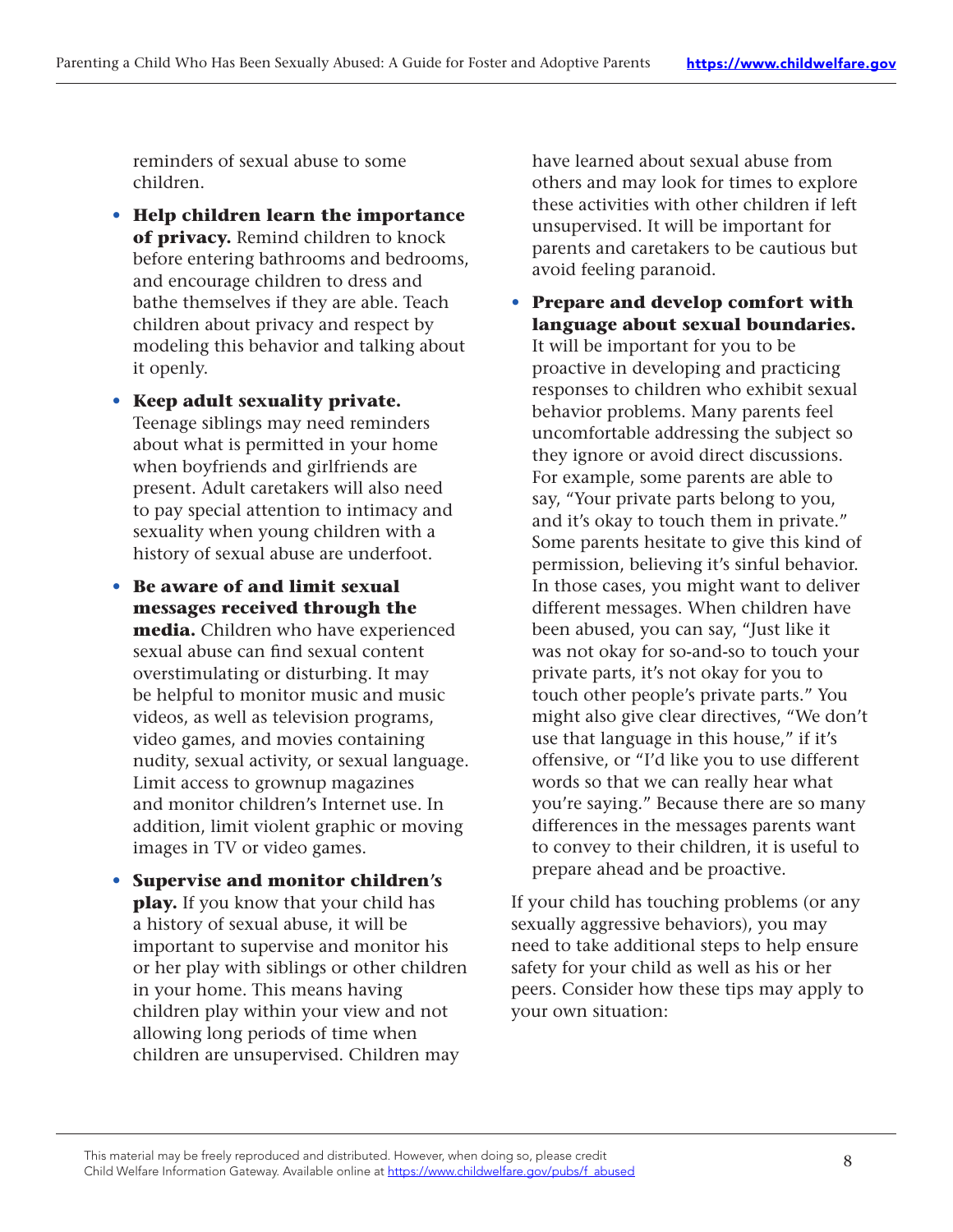- **• With friends.** If your child has known issues with touching other children, you will need to ensure supervision when he or she is playing with friends, whether at your home or theirs. Sleepovers may not be a good idea when children have touching problems.
- **At school.** You may wish to inform your child's school of any inappropriate sexual behavior, to ensure an appropriate level of supervision. Often this information can be kept confidential by a school counselor or other personnel.
- **• In the community.** Supervision becomes critical any time children with sexual behavior problems are with groups of children, for example, at day camp or afterschool programs.

Keep the lines of communication open, so children feel more comfortable turning to you with problems and talking with you about **anything**—not just sexual abuse. Remember, however, that sexual abuse is difficult for most children to disclose even to a trusted adult and that, ordinarily, children do not volunteer information about their sexual development.

For more information about developing a safety plan for your family, see: *Create a Family Safety Plan* Stop It Now! [http://www.stopitnow.org/family\\_safety\\_plan](http://www.stopitnow.org/family_safety_plan)

### Seeking Help

Responding to the needs of a child who has been sexually abused may involve the whole family and will likely have an impact on all family relationships. Mental health professionals (for example, counselors, therapists, or social workers) can help you and your family cope with reactions, thoughts, and feelings about the abuse. It is important to seek a behavioral health professional with a background in child development, child trauma, and sexual abuse. Before agreeing to work with a particular provider, ask questions about the person's background, experience, and approach to treating children. (There is growing evidence for certain types of interventions; see page 12 for more information.)

### Impact of Sexual Abuse on the Family

Being a kinship caregiver or a foster or adoptive parent to a child who has experienced sexual abuse can be stressful to marriages and relationships. Parenting in these situations may require some couples to be more open with each other and their children about sexuality in general and sexual problems specifically. If one parent is more involved in addressing the issue than another, the imbalance can create difficulties in the parental relationship. A couple's sexual relationship can also be affected, if sex begins to feel like a troubled area of the family's life. If and when these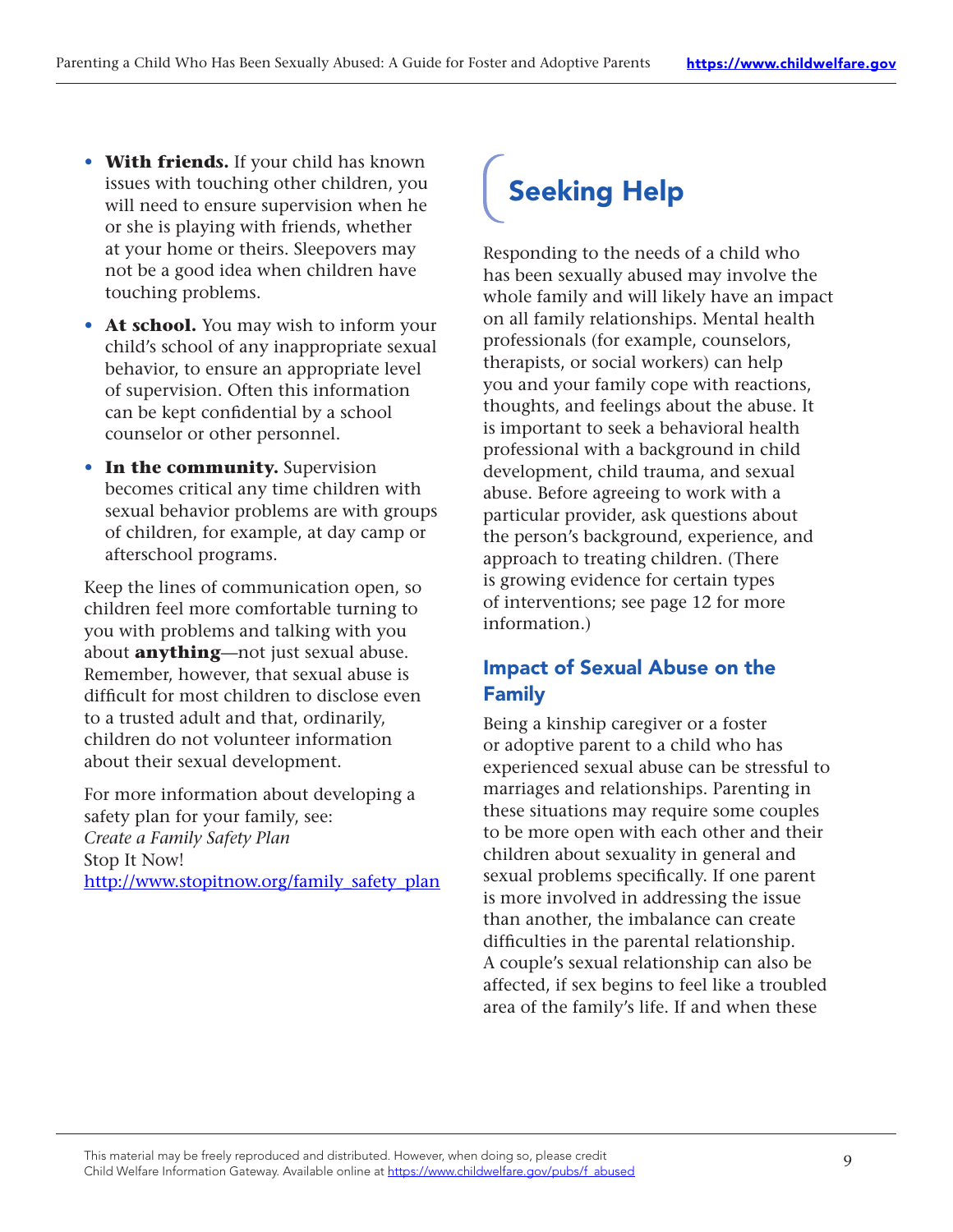problems emerge, it is often helpful to get professional advice.<sup>6</sup>

In addition, if one parent was more in favor of adopting, and the other parent merely complied, general stress can be added to the couple when children have a range of problem behaviors that require attention. Some parents develop resentful and angry or withdrawn feelings toward foster or adoptive children who take up a lot of time and energy (for example, children who need extra monitoring and supervision or transport to weekly therapy appointments).

Parents can also feel stress because the child's siblings (birth, foster, or adoptive) may be exposed to new or focused attention on sexuality that can be challenging for them. If one child is acting out sexually, you may need to talk with siblings about what they see, think, and feel, as well as how to respond. Children may also need to be coached on what (and how much) to say about their sibling's problems to their friends. If your children see that you are actively managing the problem, they will feel more secure and will worry less.

When one child has been sexually abused, parents often become very protective of their other children. It is important to find a balance between reasonable worry and overprotectiveness. Useful strategies to prevent further abuse may include teaching children to stand up for themselves, talking with them about being in charge of their bodies, and fostering open communication with your children.

### Counseling for Parents and Children

Talking with a mental health professional who specializes in child sexual abuse as soon as problems arise can help parents determine if their children's behavior is cause for concern. Specialists can also provide parents with guidance in responding to their children's difficulties and offer suggestions for how to talk with their children. A mental health professional may suggest special areas of attention in family life and offer specific suggestions for creating structured, safe, and nurturing environments.

To help a child who has been abused, many mental health professionals will begin with a thorough assessment to explore how the child functions in all areas of life. The specialist will want to know about:

- Past stressors (e.g., history of abuse, frequent moves, and other losses)
- Current stressors (e.g., a medical problem or learning disability)
- Emotional state (e.g., Is the child usually happy or anxious?)
- Coping strategies (e.g., Does the child withdraw or act out when angry or sad?)
- The child's friendships
- The child's strengths (e.g., Is the child creative, athletic, organized?)
- The child's communication skills
- The child's attachments to adults in his or her life
- How the child spends his or her time and how much time he or she spends with TV, Internet, video games, etc.

<sup>6</sup> For more information about sustaining a healthy marriage, visit the National Healthy Marriage Resource Center website: <http://www.healthymarriageinfo.org/index.aspx>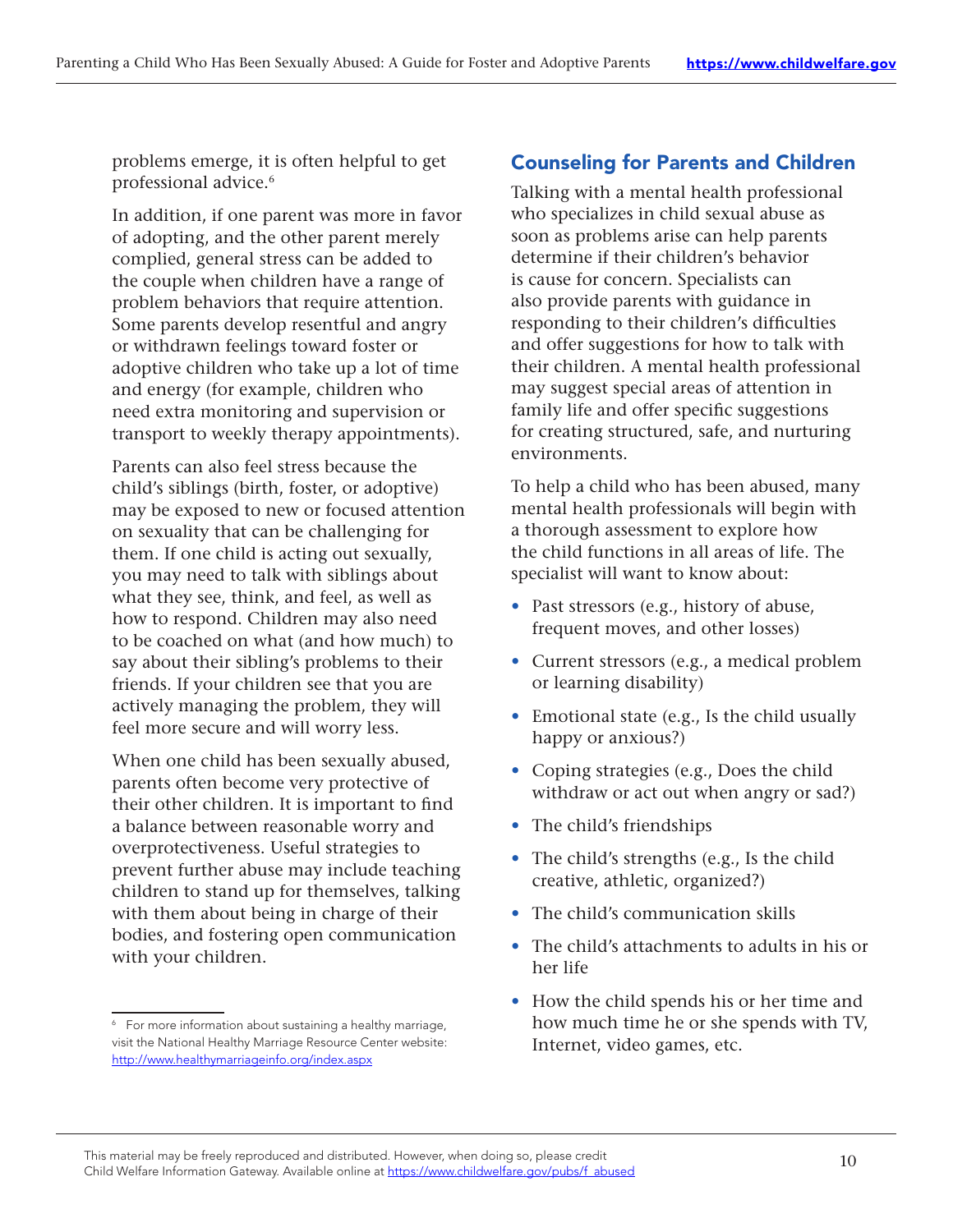After a thorough assessment, the mental health professional will decide if the child and family could benefit from therapy. Not all children who have been abused require therapy. For those who do, the mental health professional will develop a plan tailored to the child and to the family's strengths and needs. This plan may include one or more of the following types of therapy:

- **Individual therapy.** The frequency and duration of therapy can vary tremendously. The style of therapy will depend on the child's age and the therapist's training. Some therapists use creative techniques (for example, art, play, and music therapy) to help children who are uncomfortable talking about their experiences. Other therapists use traditional talk therapy or a combination of approaches. All types of individual therapy that are evidence-based also include a component for family or parent engagement.
- **Group therapy.** Meeting in groups with other children who have been sexually abused or who have developed sexual behavior problems can help children understand themselves; feel less alone (by interacting with others who have had similar experiences); and learn new skills through role plays, discussion, games, and play. Group therapy for parents can also be extremely beneficial.
- **Family therapy.** Many therapists will see children and parents together to support positive parent-child communication and to guide parents in learning new skills that will help

their children feel better and behave appropriately.

Whether or not family therapy is advised, it is vital for parents to stay involved in their child's therapy or other kinds of treatment. Skilled mental health professionals will always seek to involve the parents by asking for and sharing information.

There are several evidence-based programs that have been found useful for treating children who have been sexually abused and their families. The California Evidence-Based Clearinghouse for Child Welfare lists programs for the treatment of problem sexual behaviors in adolescents ([http://](http://www.cebc4cw.org/topic/sexual-behavior-problems-in-adolescents-treatment-of/) [www.cebc4cw.org/topic/sexual-behavior](http://www.cebc4cw.org/topic/sexual-behavior-problems-in-adolescents-treatment-of/)[problems-in-adolescents-treatment-of/](http://www.cebc4cw.org/topic/sexual-behavior-problems-in-adolescents-treatment-of/)) and in children ([http://www.cebc4cw.](http://www.cebc4cw.org/topic/sexual-behavior-problems-in-children-treatment-of/) [org/topic/sexual-behavior-problems-in](http://www.cebc4cw.org/topic/sexual-behavior-problems-in-children-treatment-of/)[children-treatment-of/\)](http://www.cebc4cw.org/topic/sexual-behavior-problems-in-children-treatment-of/). Most mental health professionals stay up-to-date on recent evidence-based and practice-informed trends in mental health. The National Child Traumatic Stress Network includes information about trauma-informed treatment for sexual abuse on its website [\(http://www.nctsn.org/trauma-types/sexual](http://www.nctsn.org/trauma-types/sexual-abuse#q3)[abuse#q3\)](http://www.nctsn.org/trauma-types/sexual-abuse#q3). The Child Trauma Academy suggests that interventions for trauma and abuse be delivered in a "neurosequential" order and be responsive to children's current functioning and problem history.7

### Your Child Welfare Agency

If you are a kinship caregiver or foster parent, or if you are seeking to adopt a child, you may wish to talk with your social worker about what you discover about

<sup>&</sup>lt;sup>7</sup> For more information on the neurosequential model of therapy, see<http://childtrauma.org/nmt-model>.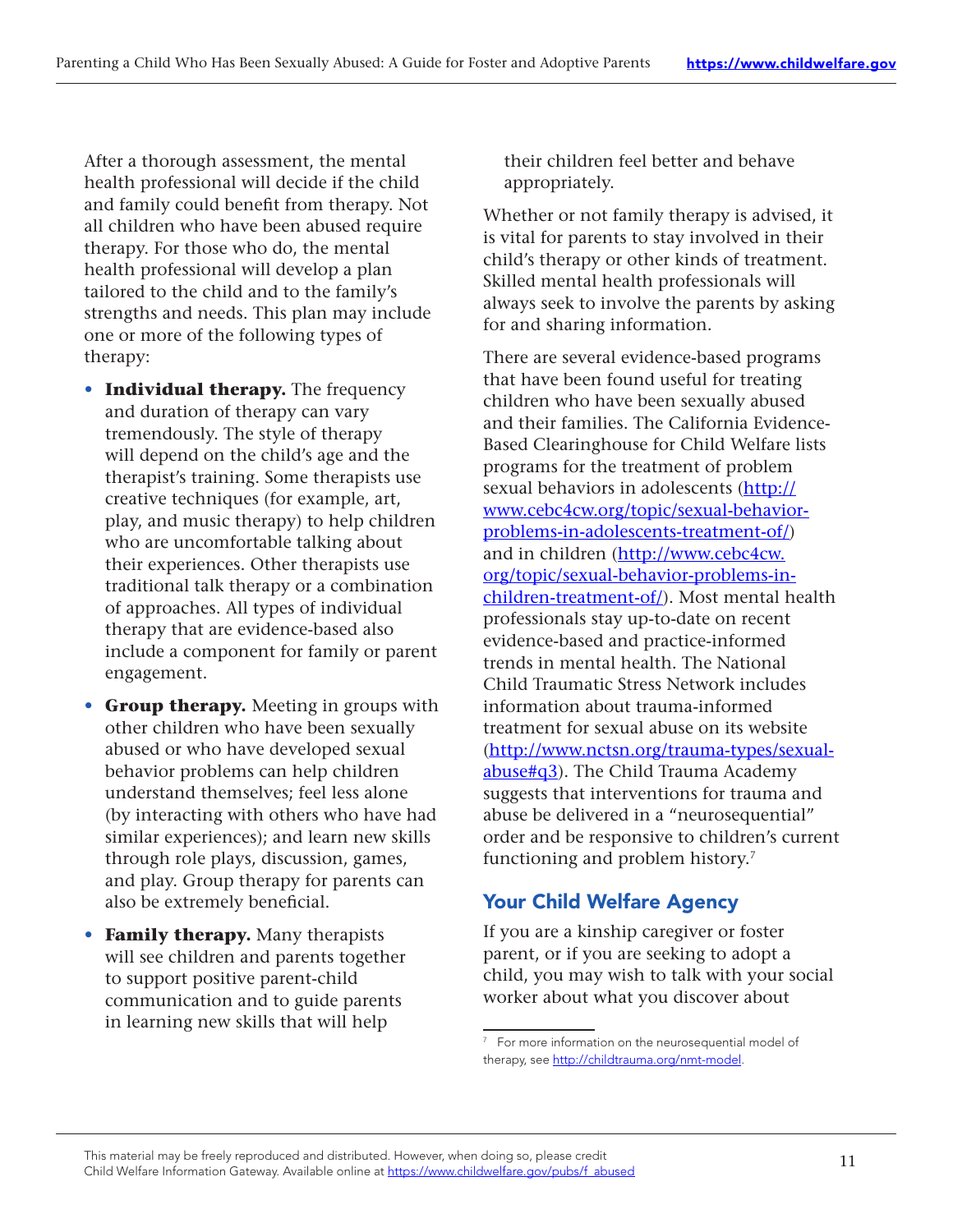your child's history and any behaviors that worry you. Sharing your concerns will help your social worker help you and your family. If your child exhibits problem sexual behaviors toward other children, be aware that you may also be required to report these to child protective services in order to comply with mandated reporting laws in your jurisdiction.<sup>8</sup>

Many adoptive parents also call their local child welfare agency to seek advice if their child shows troubling behaviors. Child welfare workers are often good sources of information, can offer advice, and are familiar with community resources. Adoption agencies may also be able to provide additional postadoption services or support to adoptive parents who find out about their child's history of sexual abuse after the adoption is finalized. For more information about postadoption services, see the Child Welfare Information Gateway web section: [https://www.childwelfare.gov/](https://www.childwelfare.gov/adoption/adopt_parenting/) [adoption/adopt\\_parenting/](https://www.childwelfare.gov/adoption/adopt_parenting/)

### What to Look for in a Mental Health **Professional**

Finding a knowledgeable and experienced mental health professional is key to getting the help your family needs. Some communities have special programs for treating children who have been sexually abused, such as child protection teams and child advocacy centers. You may also find qualified specialists in your community through the organizations noted below.

- Child advocacy centers (see [http://www.](http://www.nationalcac.org/locator.html) [nationalcac.org/locator.html\)](http://www.nationalcac.org/locator.html)
- Rape crisis or sexual assault centers
- Local psychological or psychiatric association referral services
- Child abuse hotlines (See Information Gateway's *Child Abuse Reporting Numbers*: [https://www.](https://www.childwelfare.gov/pubs/reslist/rl_dsp.cfm?rs_id=5&rate_chno=11-11172) [childwelfare.gov/pubs/reslist/rl\\_dsp.](https://www.childwelfare.gov/pubs/reslist/rl_dsp.cfm?rs_id=5&rate_chno=11-11172) cfm?rs  $id=5$ &rate chno=11-11172)
- Information Gateway's *Selecting and Working With a Therapist Skilled in Adoption* at [https://www.childwelfare.gov/](https://www.childwelfare.gov/pubs/f_therapist.cfm) [pubs/f\\_therapist.cfm](https://www.childwelfare.gov/pubs/f_therapist.cfm)
- Child protective services (CPS) agencies
- The National Child Traumatic Stress Network maintains a list of its members that specialize in research and/ or treatment at [http://www.nctsn.org/](http://www.nctsn.org/about-us/network-members) [about-us/network-members](http://www.nctsn.org/about-us/network-members)
- Nonprofit service providers serving families of missing or exploited children
- University departments of social work, psychology, or psychiatry
- Crime victim assistance programs in the law enforcement agency or in the prosecutor's or district attorney's office
- Group private practices with a specialization in trauma services
- Family court services, including courtappointed special advocate (CASA) groups or guardians *ad litem*
- American Academy of Child & Adolescent Psychiatry at [http://](http://www.aacap.org/cs/root/child_and_adolescent_psychiatrist_finder/child_and_adolescent_psychiatrist_finder) [www.aacap.org/cs/root/child\\_and\\_](http://www.aacap.org/cs/root/child_and_adolescent_psychiatrist_finder/child_and_adolescent_psychiatrist_finder) [adolescent\\_psychiatrist\\_finder/](http://www.aacap.org/cs/root/child_and_adolescent_psychiatrist_finder/child_and_adolescent_psychiatrist_finder) [child\\_and\\_adolescent\\_psychiatrist\\_finder](http://www.aacap.org/cs/root/child_and_adolescent_psychiatrist_finder/child_and_adolescent_psychiatrist_finder)

<sup>&</sup>lt;sup>8</sup> See Child Welfare Information Gateway's Mandatory Reporters of Child Abuse and Neglect at [https://www.](https://www.childwelfare.gov/systemwide/laws_policies/statutes/manda.cfm) [childwelfare.gov/systemwide/laws\\_policies/statutes/manda.cfm.](https://www.childwelfare.gov/systemwide/laws_policies/statutes/manda.cfm)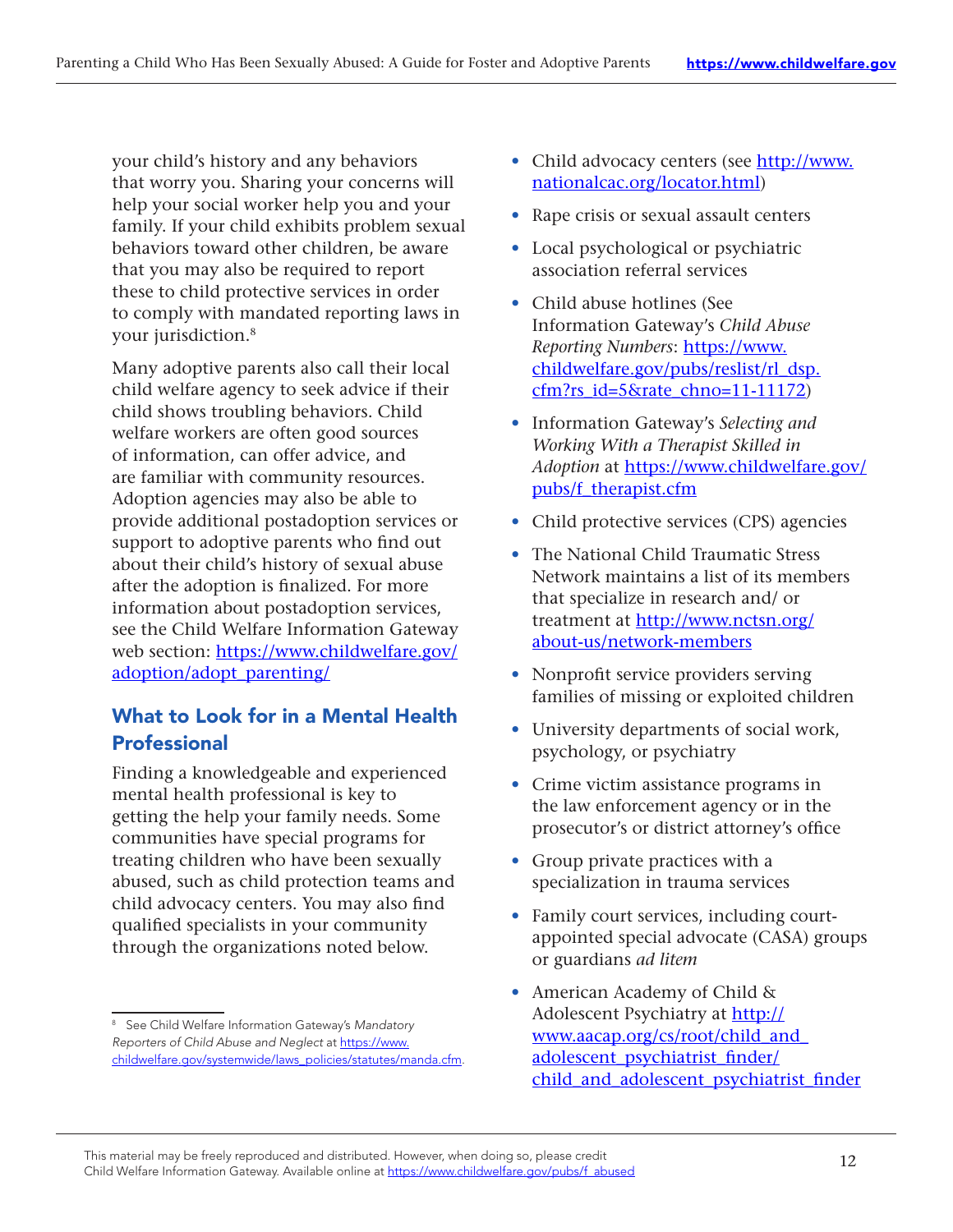• American Psychological Association at <http://locator.apa.org/>

Therapy for children who have been sexually abused is specialized work. When selecting a mental health professional, look for the following:

- An advanced degree in a recognized mental health specialty such as psychiatry (M.D.), psychology (Ph.D. or Psy.D.), social work (M.S.W.), counseling (L.P.C.), Marriage and Family Therapy (M.F.T.), or psychiatric nursing (R.N.)
- Licensure to practice as a mental health professional in your State (Some mental health services are provided by students under the supervision of licensed professionals.)
- Special training in child sexual abuse, including the dynamics of abuse, how it affects children and adults, and the use of goal-oriented treatment plans
- Knowledge about the legal issues involved in child sexual abuse, especially the laws about reporting child sexual victimization, procedures used by law enforcement and protective services, evidence collection, and expert testimony in your State
- A willingness to work in a coordinated fashion with other professionals involved in your family's care

### **Conclusion**

Many people want to help children who have been sexually abused, but they often struggle with feelings of confusion, concern, anger, and disgust as they learn more about the abuse. You may need help in order to resolve these struggles and to move toward acceptance of your child's background.

If you were (or suspect you may have been) sexually abused as a child, dealing with your own child's difficulties may be particularly challenging, and reading this factsheet may have brought up difficult thoughts and feelings.<sup>9</sup> Your courage in facing these issues and tackling a personally difficult and painful subject can actually be helpful to your children by demonstrating to them that sexual abuse experiences can be managed and overcome.

Creating a structured, safe, and nurturing home is the greatest gift that you can give to all of your children. Seek help when you need it, share your successes with your social worker, and remember that a healthy relationship with your children allows them to begin and advance the recovery process. It is in the context of your parent-child relationship that your child learns trust and respect, two important building blocks of your children's safety and well-being.

<sup>9</sup> A list of resource organizations for adults who were abused as children is available on the Child Welfare Information Gateway website: [https://www.childwelfare.gov/pubs/reslist/rl\\_dsp.](https://www.childwelfare.gov/pubs/reslist/rl_dsp.cfm?subjID=41&rate_chno=11-11136) [cfm?subjID=41&rate\\_chno=11-11136.](https://www.childwelfare.gov/pubs/reslist/rl_dsp.cfm?subjID=41&rate_chno=11-11136)